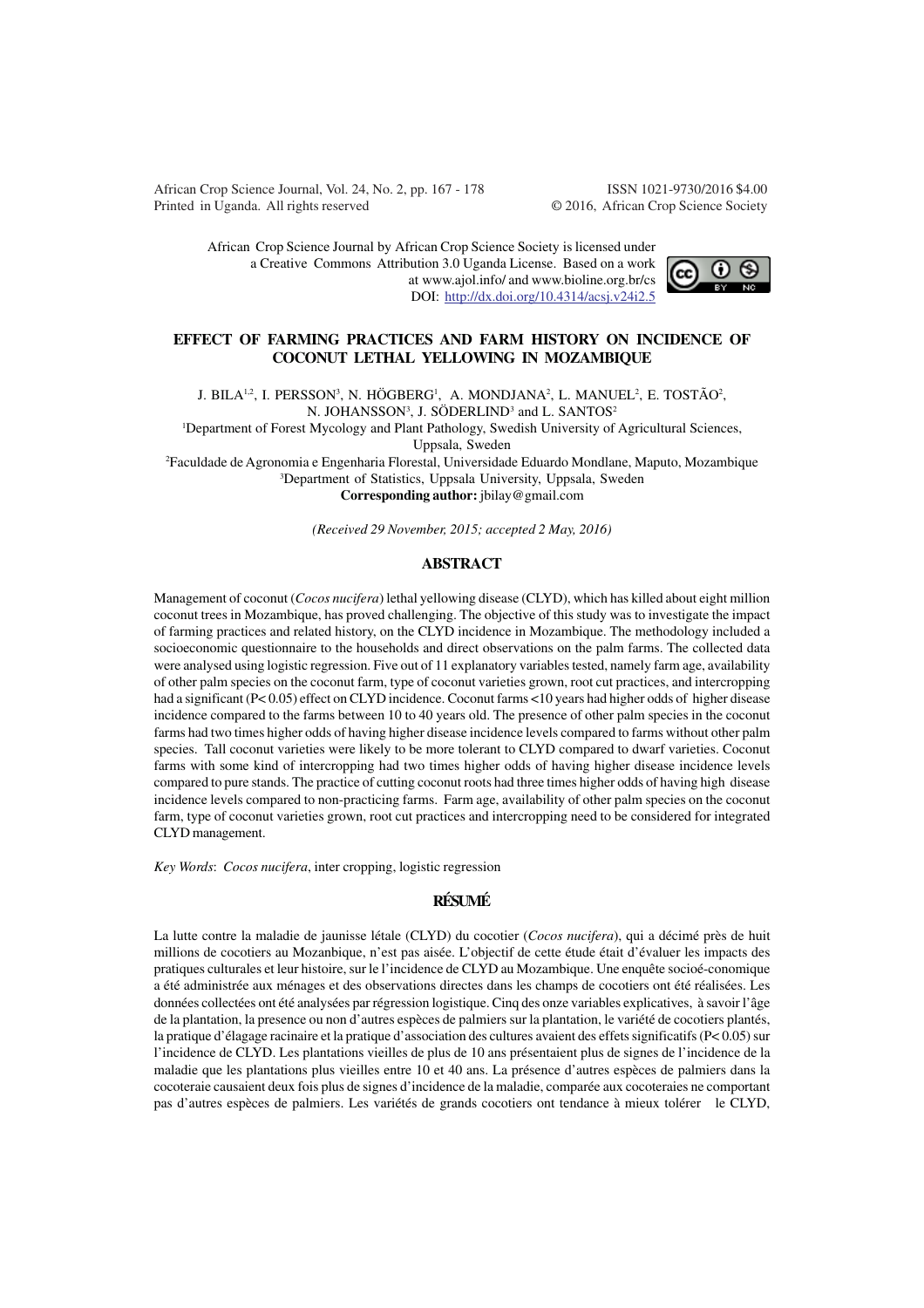# 168 J. BILA *et al.*

comparé aux variétés courtes. Les cocoteraies avec association d'autres cultures présentaient deux fois plus de signes de maladies que les cocoteraies simples. La pratique d'élagage racinaire présentait trois fois plus de signe d'incidence de la maladie. Au total, l'âge, la presence ou non d'autres espèces de palmiers, la variété de cocotiers produite, les pratique d'élagage racinaire, et l'association d'autres cultures avec les cocotiers sont à considerer dans pour une lutte intégrée contre CLYD.

*Mots Clés*: *Cocos nucifera*, association des cultures, régression logistique

#### **INTRODUCTION**

The coconut palm (*Cocos nucifera*) is a major cash crop in the coastal regions of Mozambique, and contributes greatly to, income and food security of millions of rural inhabitants. Outbreaks of coconut lethal yellowing disease (CLYD), caused by specialised phytoplasma bacteria, have killed about eight million coconut trees, threatening the industry and the livelihood of over three million people in Mozambique. Phytoplasmas are phloem limited and are transmitted by insect vectors, sucking phloem sap from sieve tubes (Garnier *et al.,* 2001; Weintraub and Beanland, 2006).

For control of phytoplasmas diseases, the primary concern is often prevention rather than treatment. Management includes control of the insect vectors and alternative plant hosts, destroying symptomatic plants and avoiding planting susceptible crops (Lee *et al*., 2000). In Mozambique, the most common CLYD management strategy is cutting and burning of symptomatic coconut trees, suspected to be infected.

The Mozambique giant green tall variety is still considered to be tolerant, since it survives relatively longer against infection with CLYD, compared to other varieties. Therefore, this variety is widely used to replace dead coconut palms in Mozambique. The recurrence of CLYD disease in replanted devastated coconut farms, coupled with the isolation of lethal yellowing-type phytoplasmas in grass species (Brown *et al.,* 2008; Nejat *et al*., 2009), support the idea that other factors such as farming practices could have an impact on CLYD incidence. Furthermore, lethal yellowing disease does not kill all susceptible palms in one year; losses usually continue to occur over time for as long as the disease remains active at a particular site (Broshat *et al.*, 2002).

Other studies have reported that cultural control and integrated pest management (IPM) can be achieved by manipulating the habitats occupied by insects vectoring the diseases (Howard and Oropeza, 1998; Caudwell, 2000; Agrios, 2005; Weintraub and Beanland, 2006). In addition, some legumes when used as cover crops provide poor breeding sites and/or do not support development of eggs or other immature stages of some insect pests. For example, larval development of *Haplaxius crudus* (previously known as *Myndus crudus),* the vector of lethal yellowing (LY) phytoplasmas in the Caribbean (Brown *et al.*, 2006), is not supported by the legume cover crop, *Pueraria phaseoloides* (Gitau, 2009). The intensity of CLYD in Mozambique varies significantly among and within the affected areas, which is inconsistent with the largely similar agro-ecological conditions in these areas (Bila *et al.*, 2014). Thus, it is crucial to elucidate both the biology of the Mozambican phytoplasmas including the potential insect vector as well as the impact of agricultural practices. The objective of this study was to investigate the impact of farming practices and related history on the CLYD incidence in Mozambique.

## **MATERIALS AND METHODS**

**Field work.** The study was conducted in the Zambezia province (Quelimane city, Inhassunge, Maganja da Costa, Namacurra, Pebane and Nicoadala) and in Nampula province (Moma and Angoche) in Mozambique. It consisted of two main activities (a) a socioeconomic survey involving households (Hhs) to capture information on farming systems, coconut production and household perception of the symptoms and control of CLYD; and (b) direct observations on the palm farms to estimate the incidence and severity of CLYD. Both approaches were conducted simultaneously at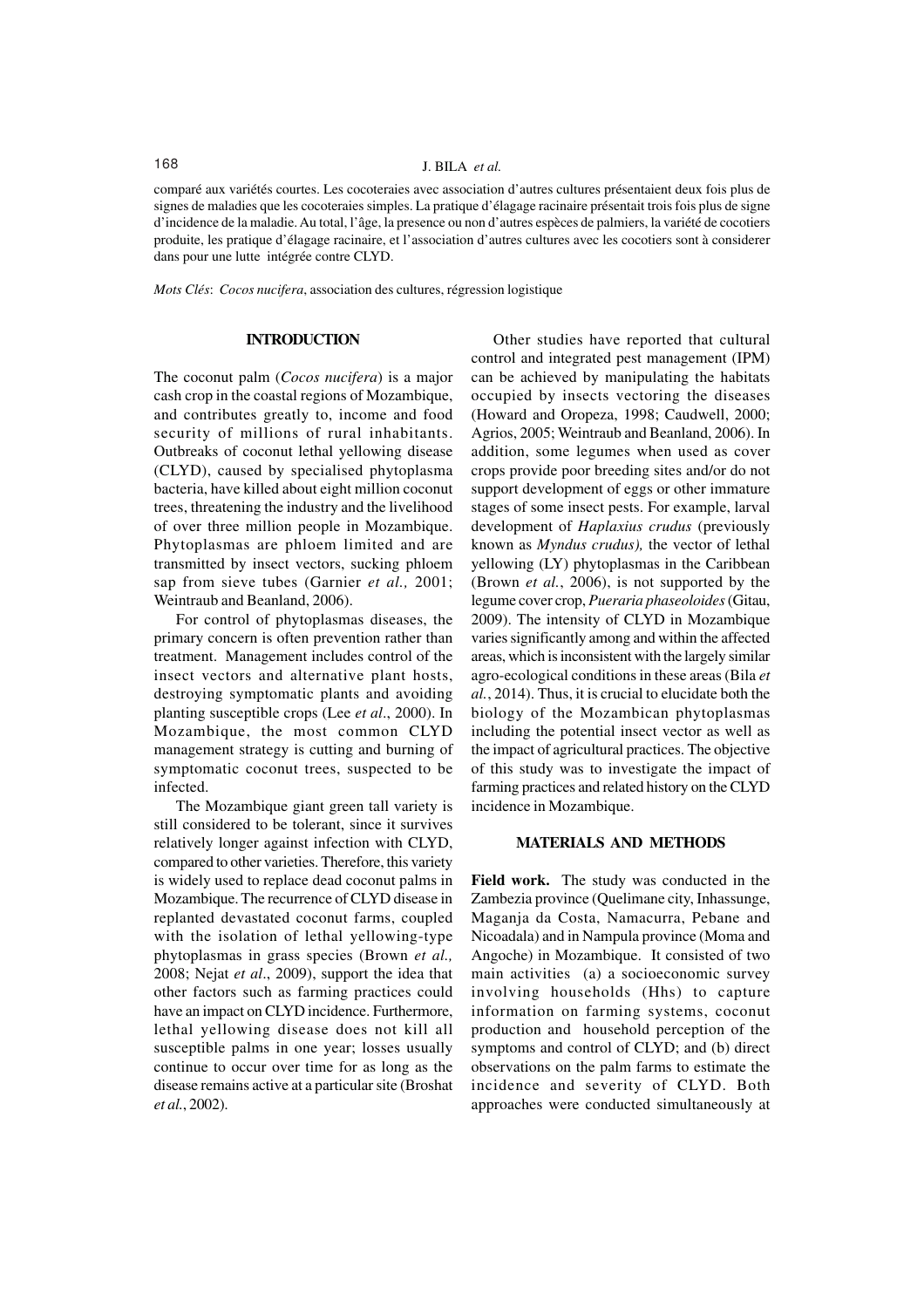each household, randomly selected from the target population. The direct observations included a census of the coconut trees of the plantations (live, standing, dead and cut down due to CLYD, showing CLYD symptoms) and recording of additional farming systems data. The target population consisted of all Hhs currently or in a recent past involved in coconut production.

Data from the National Institute of Statistics in Mozambique for the 2007 population census were used to get a list of the sampling population. The final sample population contained 235 enumeration areas (EA), with 26,554 Hhs. Enumeration area was considered as the basic sampling unit that divides the country into statistically homogeneous areas, corresponding to the division in a territory within a village. Random sampling was considered the most appropriate since it would give better chances of capturing information from households in different levels of CLYD infection. Random sampling was performed in two steps; first a selection from the different enumeration areas, and second to select households within the selected EA. A sample of 50 EA and 10 households from each EA was drawn, summing up to a total of 500 observations. The dataset contained 533 different coconut farms, since a household could own more than one farm. The field work was carried out during October and November 2012.

**Variables for the statistical models.** The dependent variable (disease incidence) was considered as the ordered categorical variable with three levels, denoting (a) disease incidence ranging from 0-5% of infected trees, (b) disease incidence between 5 and 40%, and (c) more than 40% of disease incidence. The model included the following variables, namely, farm age (age) was a variable for the age of the coconut farm consisting of three categories. The first category denoted less than 10 years (coded as 1); while the second category denoted an age between 10 to 40 years (coded as 2), which is used as the reference group. The third category denotes more than 40 years (coded as 3). Other palm

species (pspecies) was a variable describing if there were any other palm species present on the farm. The alternatives were Yes (coded as 1) and No (coded as 0).

Planting layout (layout), describing how the palm trees were planted, was a binary variable that denoted if the palm trees were planted in a zig-zag pattern (coded as 1), or if the palm trees stood in lines (coded as 2). The level of weed (weed) was a variable consisting of three categories. A clean farm without any weed, which was referred to as the reference group (coded as 1).

The second category denoted if there was creeping and/or tall grass on the farm (coded as 2), and the third category denoted if there was a higher degree of weed including woody plants (coded as 3). Coconut variety (variety) was a variable which described the variety type on the farm, consisting of three categories. The variety could be dwarf (coded as 1), tall (coded as 2), which was the reference group; or a hybrid between dwarf and tall (coded as 3). Removing mature leaves (prune) was a variable describing if farmers cut the mature leaves for other purposes such as fencing or house roofs. The alternatives were Yes (coded as 1) or No (coded as 0).

Holes in stem for climbing (climbing) wa**s** a variable describing if farmers dug the stem to make holes for climbing purposes. The alternatives were Yes (coded as 1) or No (coded as 0). Inflorescence cut was a variable describing if farmers cut fresh inflorescence for local wine "sura" production purposes. The alternatives were Yes (coded as 1) or No (coded as 0). Root cut (root) was a variable describing if farmers cut roots for other purposes such as medicinal. The alternatives were Yes (coded as 1) or No (coded as 0).

Type of soil (soil) was a variable which described the soil on the farm, consisting of three categories. The soil could consist of sand (coded as 1), between sand and soft clay (coded as 2), which is the reference group, or soft clay (coded as 3). Intercropping on the farm (intercropping) was a variable denoting if the farmer cultivated other crops, than the coconut. The alternatives were Yes (coded as 1) or No (coded as 0).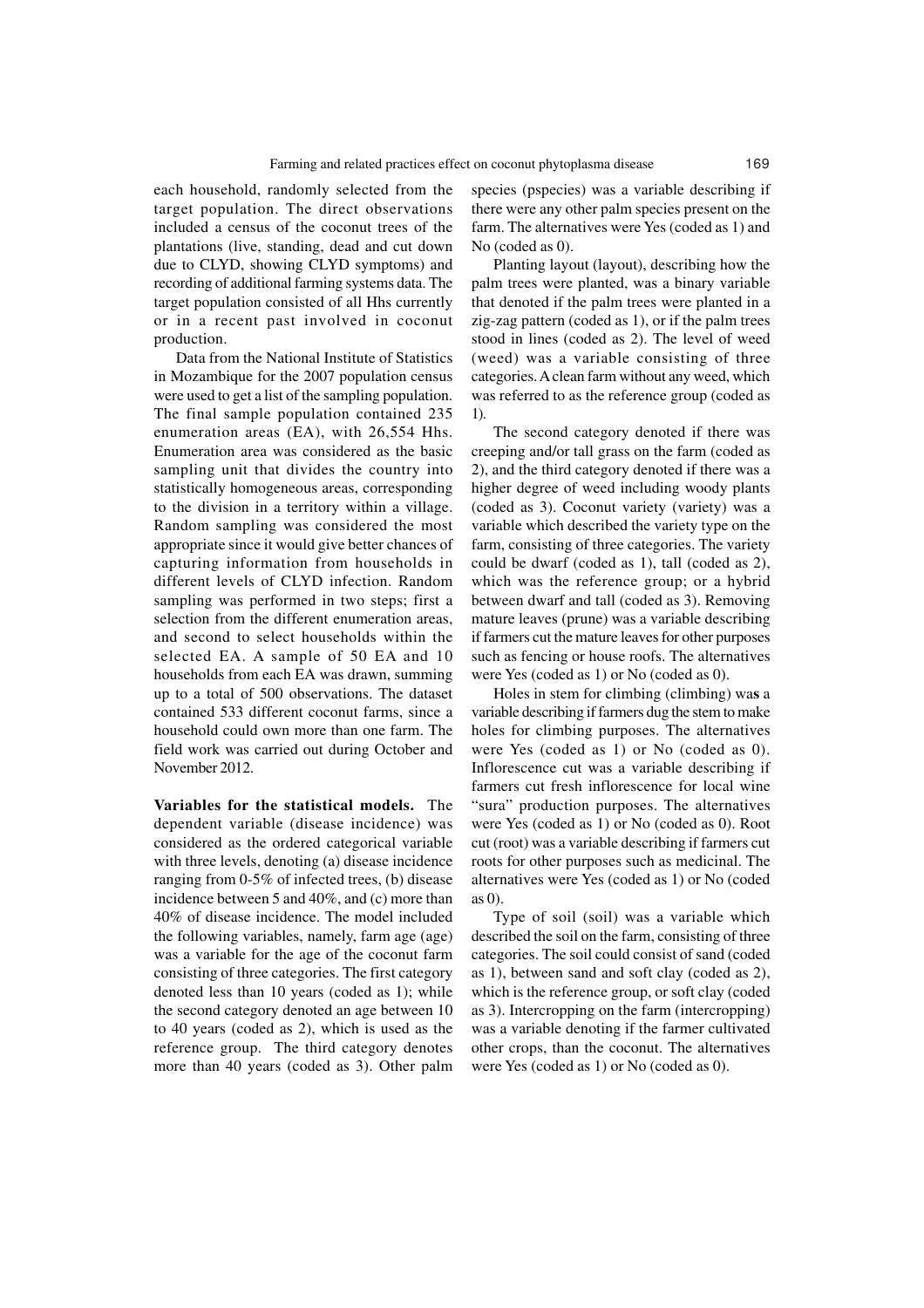**Data analysis.** Data analysis was done using SAS 9.4 Software (SAS Institute Inc. copyright©2013, Cary, NC 27513, USA). Based on our hypothesis and study design data were analysed using Logistic regression. Since the explanatory variables in the models were both metric and non-metric, and the character of the dependent variable was ordinal (ordered categorical), the list of statistical techniques was limited, and the choice of technique stood between two methods. Besides the logistic regression, discriminant analysis was an alternative because it also allows the dependent variable to be non-metric. Although this holds, the discriminant analysis technique requires that the explanatory variables are metric and that there are no large variations in the group sizes, since that would affect the estimation of the discriminant function and the classification of observations (Hair *et al.*, 2014). The discriminant analysis technique would also fail to satisfy the group sizes assumption (Table 1). Regarding these two complications, the choice of statistical method favored the logistic regression. The goal with logistic regression was to predict the probability of an event occurring (in this study the event of having higher disease incidence) from the impact of the explanatory variables (Equation 1). The outcome was interpreted in terms of odds, where an odds is defined as the ratio of the probability of two outcomes of events.

Odds of having higher disease incidence =

 $e^{\wedge} (\beta_{0} + \beta_{1} \text{ agree} + \beta_{2} \text{ presence} + \beta_{3} \text{ layout} + \beta_{4} \text{ weed} + \beta_{5} \text{雖}$  $β<sub>s</sub>$  *variety* +  $β<sub>s</sub>$  *prune* +  $β<sub>s</sub>$  *climbing* +  $β<sub>s</sub>$  *sura* +

 $\beta_9$  *root*+ $\beta_{10}$  *soil*+ $\beta_{11}$  *intercroping*) ... Equation 1

**Assumptions.** For the analysis to be trustworthy, there are criteria that needed to be fulfilled, such as sample size, both overall and on a group-bygroup level, and if there was presence of multicollinearity between the explanatory variables. Recommendations state that at least 400 observations (Hair *et al*., 2014) are suitable for a reliable study. The sample for this investigation contained 533 different farm observations. Regarding the sample size per group of the dependent variable, the recommendation is to have at least 10 observations times the number of explanatory variables in each of the groups of the dependent variable (Hair *et al*., 2014). For the present study, that would mean to have at least 10 x 15 (explanatory variables levels, excluding the reference group) observations in each group of disease incidence level (data not shown) for model 1 (Equation 1), which does not hold (Table 1). Therefore, the second and third Equations were estimated containing only the significant variables from the first model. A single model, including all the five significant explanatory variables from Model 1 (Equation 1), would fail to satisfy the group-by-group assumption, that is why two separate models were developed (Equations 2 and 3).

Odds of having higher disease incidence =

 $e^{\wedge} (\beta_0 + \beta_1 age + \beta_2 pspecies + \beta_3 variable + \beta_4 root$ ................................................................ Equation 2

Odds of having higher disease incidence =

| Explanatory variables with significant effect |     | Disease incidence level (%) |     | Total |
|-----------------------------------------------|-----|-----------------------------|-----|-------|
|                                               | 0-5 | $>5-40$                     | >40 |       |
| Farm age (years)                              | 283 | 183                         | 63  | 529   |
| Other palm species                            | 280 | 179                         | 63  | 522   |
| Coconut variety                               | 285 | 180                         | 64  | 529   |
| Intercropping                                 | 285 | 184                         | 64  | 533   |
| Root cut                                      | 277 | 180                         | 63  | 520   |

TABLE 1. Distribution of significant explanatory variables by CLYD disease incidence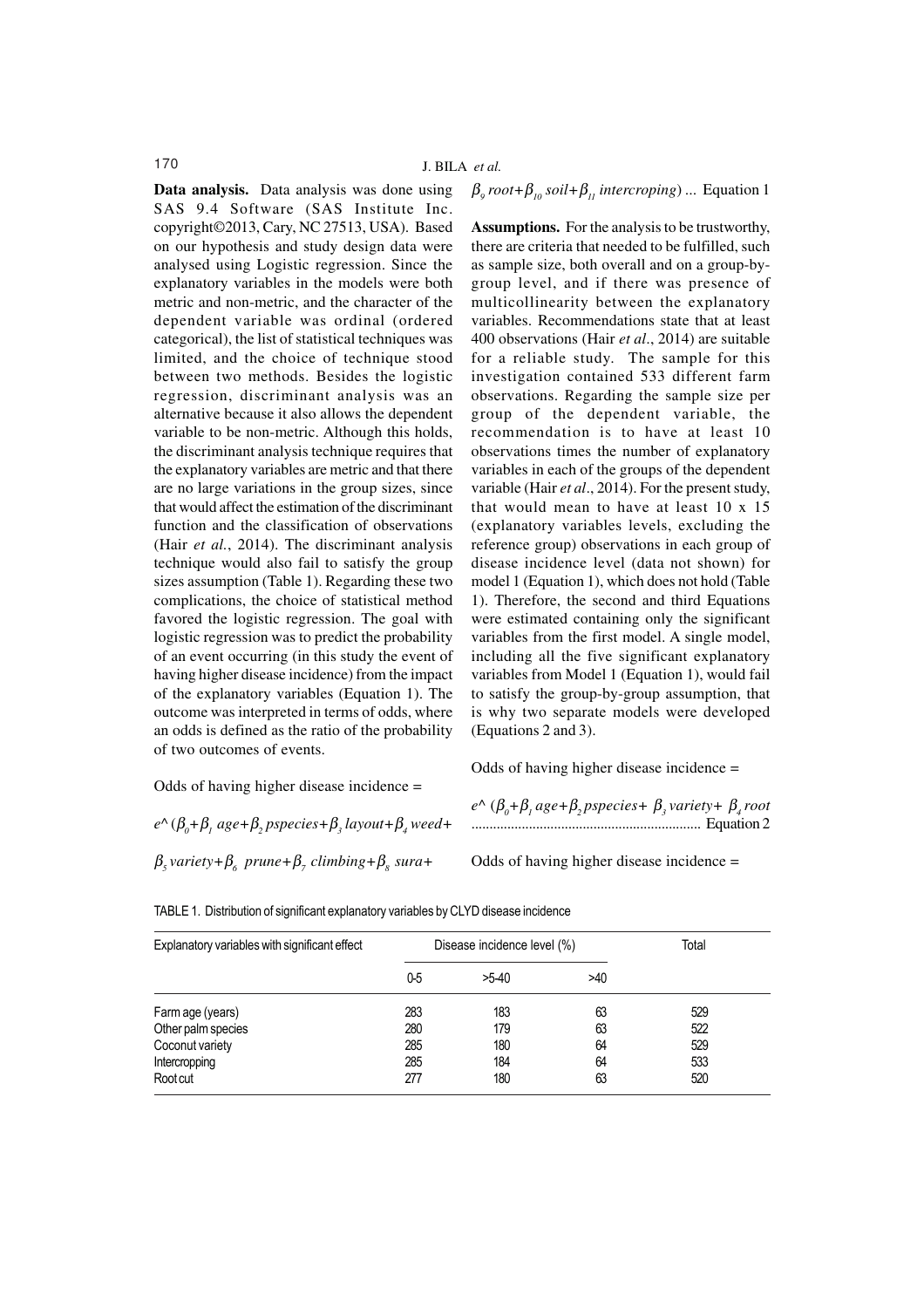$e^{\wedge}$  ( $\beta_0 + \beta$ , age+ $\beta_2$  pspecies+  $\beta_3$  variety+  $\beta_4$ *intercropping) ........................*…..….. Equation 3

For the last two models (Equations 2 and 3), the recommended sample size per group of the dependent variable should at least be 10 x 6 (explanatory variables levels, excluding the reference  $\text{group}$  = 60 observations in each group of disease incidence level, which does hold (Table 1). Together, this information states that the assumption for the group sizes was satisfied.

The last thing to consider was multicollinearity between the explanatory variables in the model (Jaccard, 2001), where multicollinearity referred to the correlation between two or more variables. Spearman's Correlation Measure was used to investigate the pairwise correlations between numerical and ordinal variables in this study. Planting layout, coconut variety and soil types were not included in the correlation analysis, since they were strictly categorical variables.

Table 2 shows that there were no strong correlations between the independent variables, where a value higher than 0.70 can indicate a problem (Jaccard, 2001). Another way to check for multicollinearity was to look at the tolerance value (Equation 4). Tolerance is the amount of variability of a particular explanatory variable which is not explained by the other explanatory variables (Hair *et al.,* 2014). The inverse of tolerance gives the variance inflation factor (VIF).

 $VIF = \_I$ *Tolerance* …....................... Equation 4

The square root of VIF tells the degree to which the standard error of a certain explanatory variable has been increased due to multicollinearity. A VIF-value of 10 or higher (corresponding to a tolerance value of 0.1 or less) indicates that a variable is highly correlated to the others, and that there could be a problem with multicollinearity (Hair *et al.,* 2014). Table 3, presents tolerance and VIF values for the explanatory variables. There was no sign of multicollinearity, hence the third recommendation was fulfilled. To summarise, all recommendations for a trustworthy study using logistic regression were, therefore, satisfied.

| TABLE 2. Spearman's correlation matrix for the numerical and ordinal explanatory variables |          |                             |                                                                   |                           |                                                     |                                               |              |          |
|--------------------------------------------------------------------------------------------|----------|-----------------------------|-------------------------------------------------------------------|---------------------------|-----------------------------------------------------|-----------------------------------------------|--------------|----------|
| Explanatory variables                                                                      | Farm age | <b>Cher palm</b><br>species | Level of<br>weed                                                  | nature leaves<br>Removing | loles in stem<br>or dimbing                         | Local wine<br>sura) producti                  | coot harvest | ntercrop |
| -arm age                                                                                   |          |                             |                                                                   |                           |                                                     |                                               |              |          |
| Jther palm species                                                                         |          |                             |                                                                   |                           |                                                     |                                               |              |          |
| evel of weed                                                                               |          |                             |                                                                   |                           |                                                     |                                               |              |          |
| Removing mature leaves                                                                     |          |                             | 72 34 86 86 86 86 87<br>72 34 86 86 86 87<br>72 34 86 86 86 87 87 |                           | 052<br>0523 0523 053<br>0523 053 053<br>052 053 054 | 00188<br>0038027<br>000001008<br>000000000000 |              |          |
| toles in stem for climbing                                                                 |          |                             |                                                                   |                           |                                                     |                                               |              |          |
| nflorescence cut for local wine (sura) production                                          |          |                             |                                                                   |                           |                                                     |                                               |              |          |
| Root harvest                                                                               |          |                             |                                                                   |                           |                                                     |                                               |              |          |
| deccob                                                                                     |          |                             |                                                                   |                           |                                                     |                                               |              |          |
|                                                                                            |          |                             |                                                                   |                           |                                                     |                                               |              |          |

 $\frac{c}{L}$ **DV**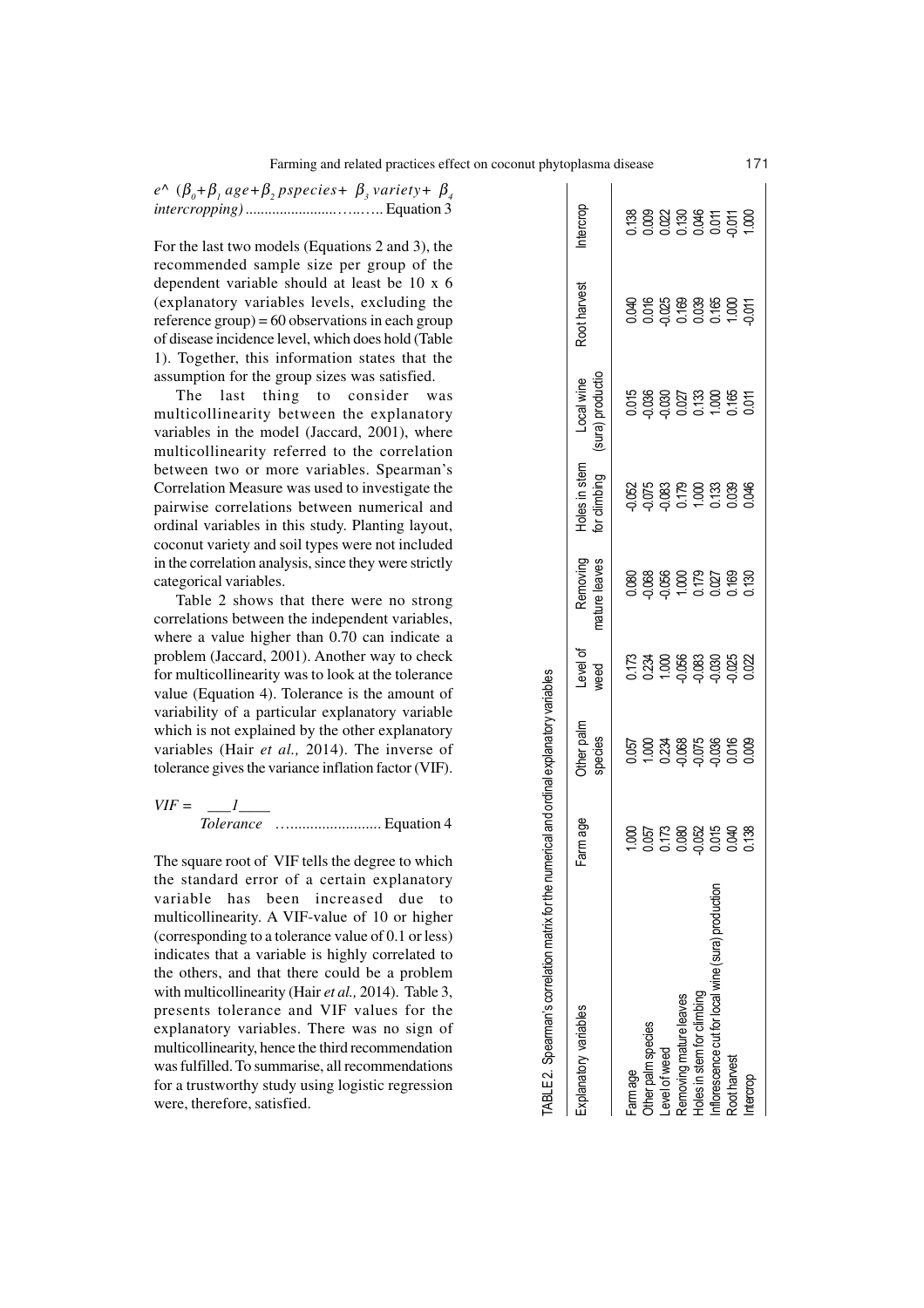172 J. BILA *et al.*

| <b>Explanatory variables</b>                         | <b>VIF</b> values | Tolerance |  |
|------------------------------------------------------|-------------------|-----------|--|
| Farm age                                             | 1.072             | 0.933     |  |
| Other palm species                                   | 1.102             | 0.907     |  |
| Planting layout                                      | 1.043             | 0.959     |  |
| Level of weed                                        | 1.106             | 0.904     |  |
| Coconut variety                                      | 1.013             | 0.987     |  |
| Removing mature leaves (prune)                       | 1.101             | 0.908     |  |
| Holes in stem for climbing                           | 1.087             | 0.920     |  |
| Inflorescence cut for local wine ("sura") production | 1.051             | 0.951     |  |
| Root cut                                             | 1.071             | 0.934     |  |
| Soil type                                            | 1.093             | 0.915     |  |
| Intercropping                                        | 1.040             | 0.961     |  |

|  |  | TABLE 3. Variance Inflation Factor (VIF) and tolerance values for the explanatory variables |  |
|--|--|---------------------------------------------------------------------------------------------|--|
|--|--|---------------------------------------------------------------------------------------------|--|

Furthermore, the estimation of the disease incidence was based on symptomatic plants, and did not take into account the latent infection which may increase the model probability. It is also important to note how challenging it is to conduct field trials for CLYD related issues, for which the insect vector is yet unknown. Hence, we made assessment in non-experimental fields that have been affected by the disease.

## **RESULTS**

The results from the constructed models are presented in Tables 4 - 5. Even though Model 1 did not satisfy the group-by-group size assumptions, overall the three models are concordant on the significant variables and Odds ratio estimates of the explanatory variables. Since the tree models explained the same thing, the results could be presented using any of them, but for consistency the results presentation was mainly based on models 2 and 3 since they satisfied all recommendations for trustworthy analyses.

Logistic regression analysis of models 2 and 3 indicated that five out of 11 explanatory variables had a significant  $(P< 0.05)$  effect on the odds of CLYD incidence (Table 5). The variables with significant effects on the odds of a higher disease incidence were farm age (0-10 and more than 40 years old, compared to the reference category 10-40 years of age), presence of other palm species on the coconut farm, type of coconut variety grown (dwarf and hybrid varieties, compared to reference tall variety), root cut practices, and intercropping (Table 5).

Coconut farms of 10 or less years old had about three times (odds ratio  $= 2.727$ ) high odds of having higher disease incidence compared to the reference (10-40 years old); while coconut farms more than 40 years old had almost 10% lower odds (odds ratio  $= 0.926$ ) of having high disease incidence than the reference category. Moreover, the distribution within the variable farm age showed that approximately 45% of the farms were more than 40 years old, while only 5% were 0-10 years old (data not shown).

Moreover, coconut farms that had other palm species in the farm had almost two times (odds ratio =  $1.691$ ) higher odds of having higher disease incidence level compared to farms without other palm species. From the overall sample, about 17% had other palm species on the farms. The other palm species commonly found on the coconut farms were the African oil palm (*Elaeis guineensis),* African fan palm (*Borassus aethiopum),* Senegal date palm (*Phoenix reclinata) and* Lala palm (*Hyphaene coriacea)* (data not shown).

Coconut farms planted with the dwarf variety had around  $40\%$  (odds ratio = 1.433) higher odds of having higher disease incidence compared to farms with the tall variety; whereas coconut farms with the hybrid variety had around 60% lower odds of having higher disease incidence compared to farms with the tall variety (odds ratio  $= 0.385$ ). The main variety grown in the study site was the tall variety (78%), followed by the dwarf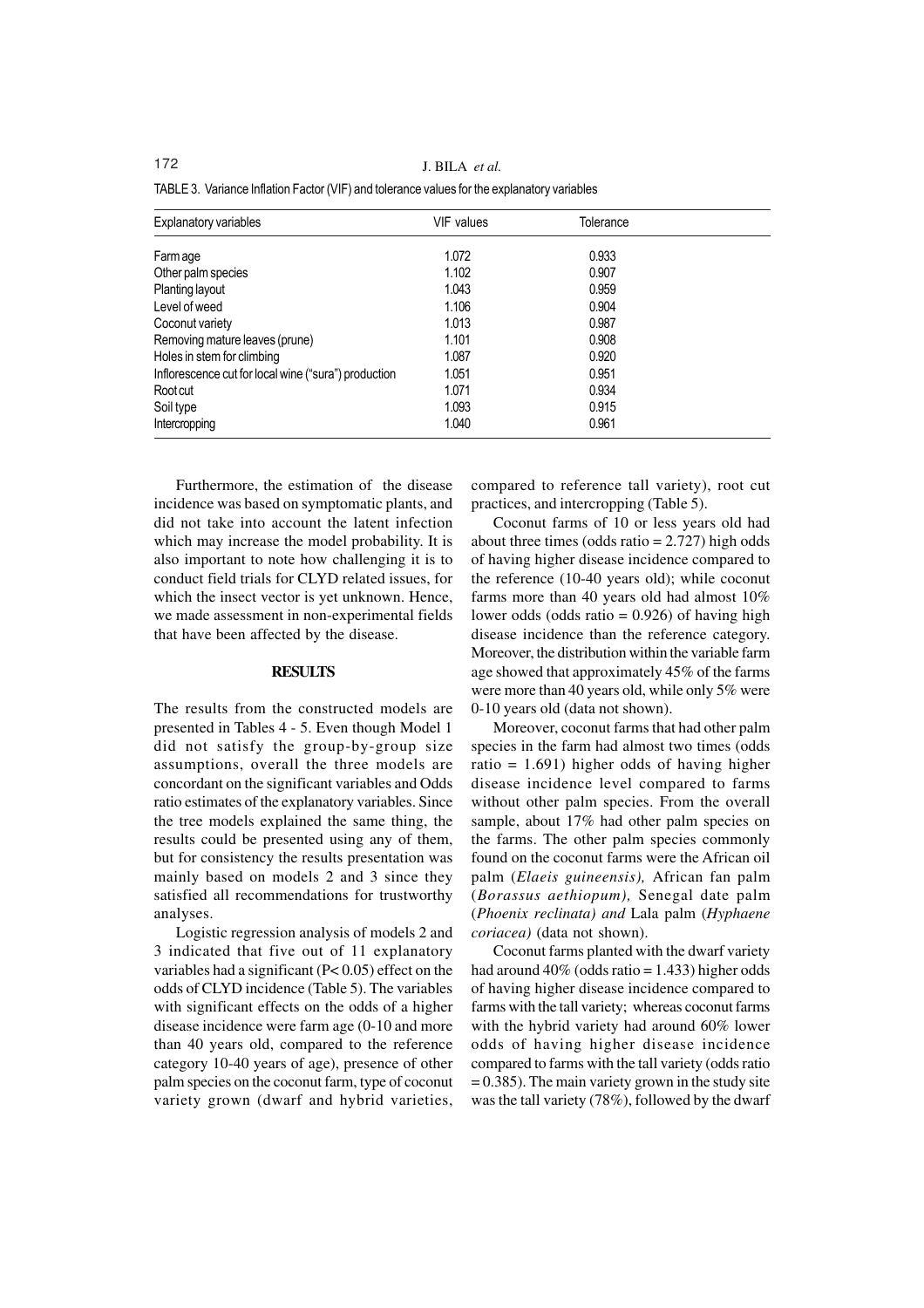| Explanatory variables                                |                                              | Degree of freedom | Wald Chi-square<br>(P value) | <b>Odds Ratio</b><br>Estimates | Confidence<br>intervals |
|------------------------------------------------------|----------------------------------------------|-------------------|------------------------------|--------------------------------|-------------------------|
| Farm age (years)                                     | 0-10 against >10-40                          |                   | 6.518(0.011)                 | 2.761                          | $1.189 - 6.41$          |
|                                                      | >40 against >10-40                           |                   | 6.005(0.014)                 | 0.872                          | $0.599 - 1.268$         |
| Other palm species                                   |                                              |                   | 5.499(0.019)                 | 1.792                          | 1.101 - 2.919           |
| Planting layout                                      | Zig-zag against in line                      |                   | 0.658(0.417)                 | 1.285                          | $0.701 - 2.354$         |
| Level of weed                                        | grasses against clean                        |                   | 0.040(0.843)                 | 0.999                          | $0.683 - 1.462$         |
|                                                      | bushes against clean                         |                   | 0.064(0.800)                 | 0.916                          | $0.449 - 1.872$         |
| Coconut variety                                      | dwarf against tall                           |                   | 6.175(0.013)                 | 1.414                          | $0.876 - 2.282$         |
|                                                      | Hybrid against tall                          |                   | 5.162(0.023)                 | 0.421                          | $0.173 - 1.027$         |
| Removing mature leaves (prune)                       |                                              |                   | 0.211(0.646)                 | 0.917                          | $0.633 - 1.328$         |
| Holes in stem for climbing                           |                                              |                   | 0.587(0.444)                 | 0.828                          | $0.51 - 1.343$          |
| Inflorescence cut for local wine ("sura") production |                                              |                   | 3.029 (0.082)                | 2.037                          | $0.914 - 4.537$         |
| Root cut                                             |                                              |                   | 6.660(0.010)                 | 2.777                          | 1.278 - 6.032           |
| Soil type                                            | Sand against between sand and soft clay      |                   | 0.117(0.733)                 | 0.743                          | $0.203 - 2.713$         |
|                                                      | soft clay against between sand and soft clay |                   | 0.313(0.576)                 | 0.704                          | $0.192 - 2.588$         |
| Intercropping                                        |                                              |                   | 8.779(0.003)                 | 1.842                          | $1.23 - 2.759$          |
| <b>Goodness of fit statistics</b>                    |                                              |                   |                              |                                |                         |
| Somers' D<br>Gamma<br>Tau-a                          |                                              |                   | 0.268<br>0.273<br>0.156      |                                |                         |
| С<br>Likelihood ratio (Odds)                         |                                              |                   | 0.634<br>0.541               |                                |                         |

# TABLE 4. Analysis of maximum likelihood and odds ratio estimates of Model 1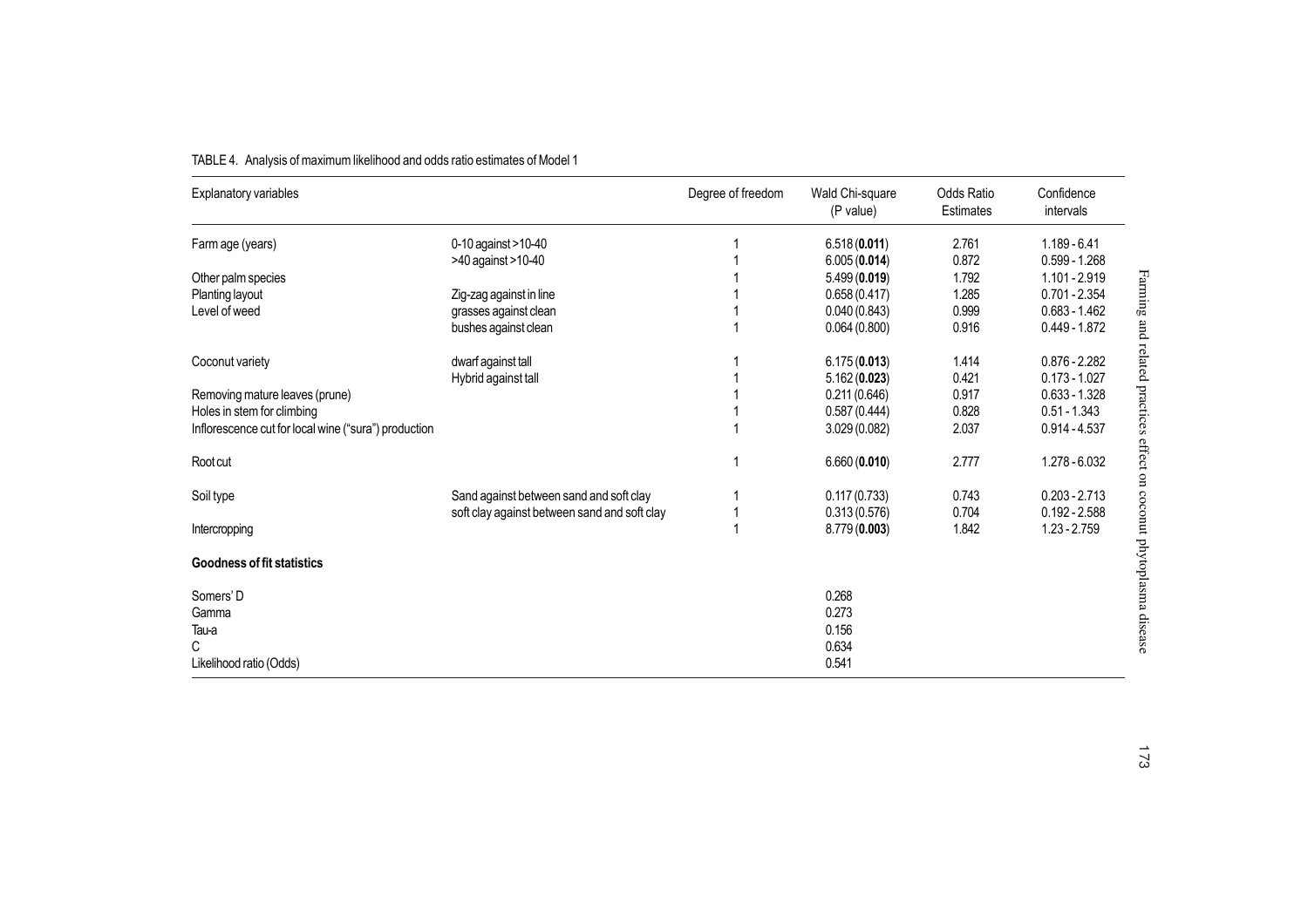| $\overline{\phantom{a}}$<br>74 |                                    |                         |                                |                                  |                         |                               |                                         | TABLE 5. Analysis of maximum likelihood and odds ratio estimates for Models 2 and 3 |
|--------------------------------|------------------------------------|-------------------------|--------------------------------|----------------------------------|-------------------------|-------------------------------|-----------------------------------------|-------------------------------------------------------------------------------------|
|                                | Model 3                            |                         |                                |                                  | Model 2                 |                               |                                         | <b>Explanatory variables</b>                                                        |
|                                | Confidence<br>intervals            | Odds ratio<br>estimates | Wald Chi-square<br>(P value)   | Confidence<br>intervals          | Odds ratio<br>estimates | Wald Chi-square<br>(P value)  |                                         |                                                                                     |
|                                | $1.080 - 5.404$<br>$0.625 - 1.293$ | 2.416<br>0.899          | 5.371 (0.021)<br>4.826 (0.028) | 1.199 - 6.202<br>$0.643 - 1.332$ | 2.727<br>0.926          | 6.406(0.011)<br>5.269 (0.022) | 0-10 yersus >10-40<br>>40 yersus >10-40 | Farm age (years)                                                                    |
|                                | 1.084 - 2.638                      | 1.691                   |                                | $1.043 - 2.583$                  | 1.641                   |                               |                                         |                                                                                     |
|                                | $0.902 - 2.279$                    | 1.433                   | 7.357 (0.007)                  | $0.824 - 2.107$                  | 1.317                   | 5.886(0.015)                  | dwarf versus tall                       | Coconut variety                                                                     |
|                                | $0.159 - 0.935$                    | 0.385                   | 6.215(0.013)                   | $0.157 - 0.933$                  | 0.383                   | 5.772 (0.016)                 | Hybrid versus tall                      |                                                                                     |
|                                |                                    |                         |                                | 1.334 - 5.896                    | 2.805                   | 7.401 (0.007)                 |                                         | Root cut                                                                            |
|                                | 1.234 - 2.684                      | 1.819                   | 9.111(0.003)                   |                                  |                         |                               |                                         | Intercropping                                                                       |
|                                |                                    |                         |                                |                                  |                         |                               |                                         | Goodness of fit statistics                                                          |
| <b>BILA</b>                    |                                    |                         |                                |                                  |                         |                               |                                         |                                                                                     |
|                                |                                    |                         | 0.245                          |                                  |                         | 0.257                         |                                         |                                                                                     |
|                                |                                    |                         | 0.125                          |                                  |                         | 0.123                         |                                         |                                                                                     |
| et al.                         |                                    |                         | 0.608                          |                                  |                         | 0.606                         |                                         | C                                                                                   |
|                                |                                    |                         | 0.6231                         |                                  |                         | 0.7561                        |                                         | Likelihood ratio (Odds)                                                             |
|                                |                                    |                         | 5.357(0.021)<br>0.216          |                                  |                         | 4.590 (0.032)<br>0.212        |                                         | Other palm species<br>Somers' D<br>Gamma<br>Tau-a                                   |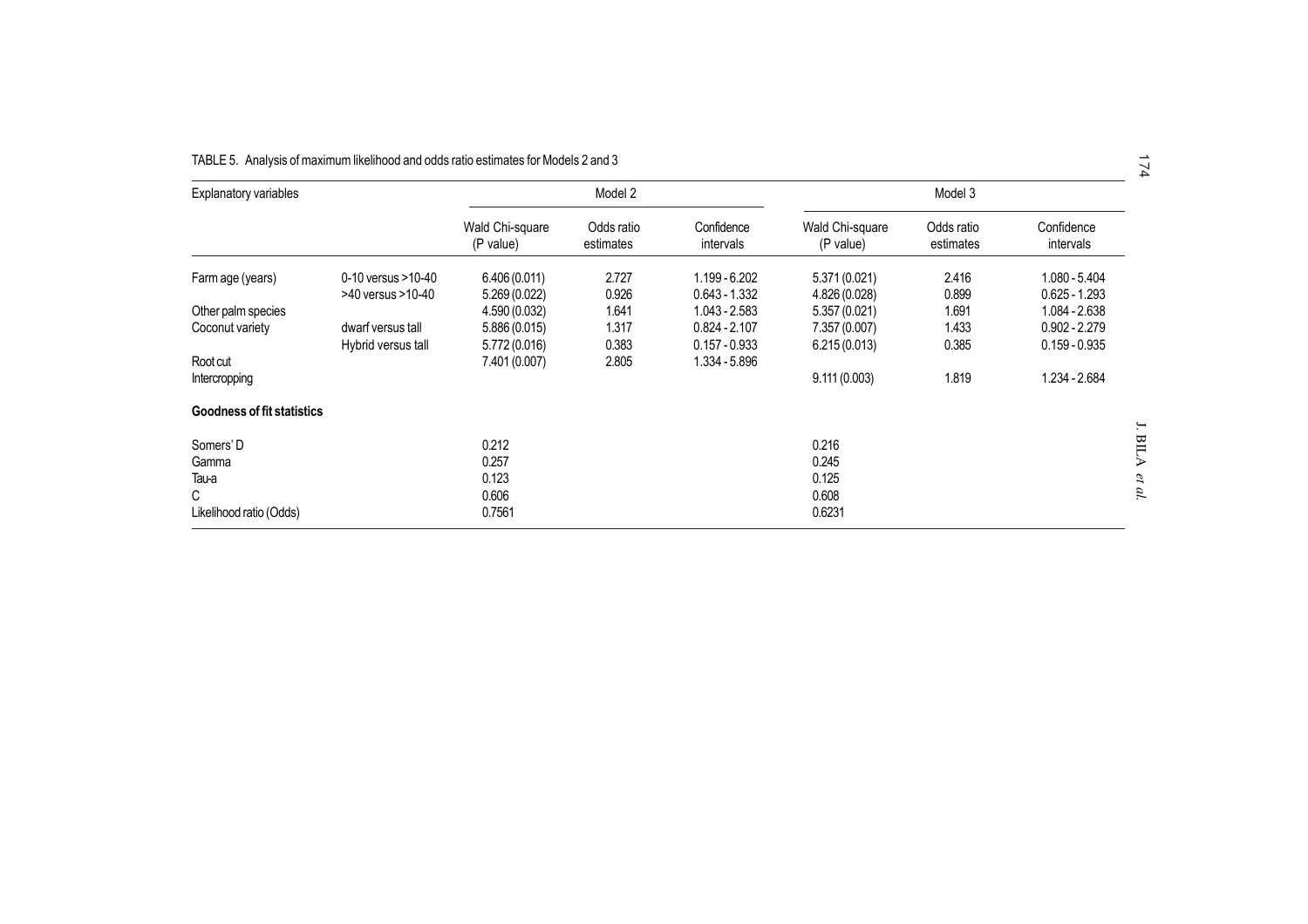variety (16%), and lastly the hybrid variety (6%). These varieties could be further discriminated based on phenotype ranging from green, red, brown to yellow (data not shown).

Coconut farms where farmers cut roots for other purposes had three times higher odds of having higher disease incidence levels compared to farms that did not cut the roots (odds ratio = 2.805). The root cutting practice was not common in the study area, only 6% of the farmers reported this activity.

Coconut farms with some kind of intercropping had almost two times higher odds of having higher disease incidence levels compared to farms without intercropping (odds ratio  $= 1.819$ ). The proportion of farmers managing the farms using intercropping was 26%. The crops most commonly intercropped with coconut were grain cereals, grain legumes and root tuber (data not shown).

**Goodness of fit of the models.** The models were concordant to detect variables with significant effect for increasing disease incidence. However it is important to show how good the predicted results of the models were. Table 5 show that both the measures Gamma and Somers' D (Goktas and Isci, 2011) had values above 0.20, indicating that the models prediction values of the dependent variable were reliable. A value of 0 of these measures would indicate a random assignment of predicted values; while value of 1 would indicate perfect prediction; and -1 the opposite. Furthermore, Tau-C (Goktas and Isci, 2011) had a value above 0.5, which is in line with the result from Gamma and Somers' D predictions. A Tau-C value of 0.5 indicates that the model randomly assigns the predicted values, and with a value of 1 all predicted values are correctly assigned. Moreover, the likelihood ratio estimates for the three models (Tables 4-5) are in line with the hypothesis of proportional odds which means that the effect of any higher level of CLYD incidence is of the same size. In summary, the predicted results of the models were trustworthy.

#### **DISCUSSION**

The observation that coconut farms aged 10 years or less were more vulnerable to the disease,

while coconut farms with more than 40 years old had succumbed less to the disease (Table 5), may be due to increased tolerance of the disease in older plants.For example, in Ghana Vanuatu Tall (VTT) mature palms that initially tested positive for phytoplasmas, had not yet developed symptoms after six years. Incubation periods of more than 28 months were recorded in mature Malayan Yellow Dwarf x VTT hybrids (Nipah, 2000). Harris and Maramorosch (2013) reported an incubation period of LY phytoplasmas in young coconut palms of 3-11 months. This confirms that mature coconut palms are more tolerant than young ones. Furthermore, younger coconut palms are preferred hosts for the adult of the coconut beetle *Oryctes monoceros* (Allou, *et al.*, 2006; Allou, *et al.,* 2012)*,* a major coconut pest in Mozambique, which may weaken the palm. Damage is generally caused by adult beetles making feeding galleries in the apical section of young palms, but also of mature palms when beetle populations are large (Allou, *et al.*, 2006).

The detected significant effect of the presence of other palm species in coconut farms for higher odds of CLYD incidence (Table 5), was not surprising because more than 30 palm species have been shown to be susceptible to lethal phytoplasmas (Howard, 1992). Nearly all other palm species commonly found in the coconut farms in Mozambique, such as African oil palm (*E. guineensis),* African fan palm (*Borassus aethiopum),* Senegal date palm (*Phoenix reclinata) and* Lala palm (*Hyphaene coriacea)* have been associated with LY Phytoplasma elsewhere (Howard, 1992). Members of subgroup 16SrIV of the LY phytoplasmas, infecting coconut, have also been found to cause LY-like symptoms in Silver date palm (*Phoenix sylvestris*), edible Date palm (*Phoenix dactylifera*), Queen palm (*Syagrus romanozoffiana*), Mexican fan palm (*Washingtonia robusta*) Sabal palm (*Sabal palmetto*), Bismarck palm (*Bismarckia nobilis*), Royal palm (*Roystonea regia*), African oil palm (*E. guineensis)* and Foxtail palm (*Wodyetia bifurcata*) (Brown *et al.,* 2008; Nejat *et al*., 2009;).

Accordingly, the two naturalised palm species, African Fan Palm (*Borassus aethiopum)* and Oil Palm (*Elaeis guineensis*), were recently recorded as alternative hosts of CLYD in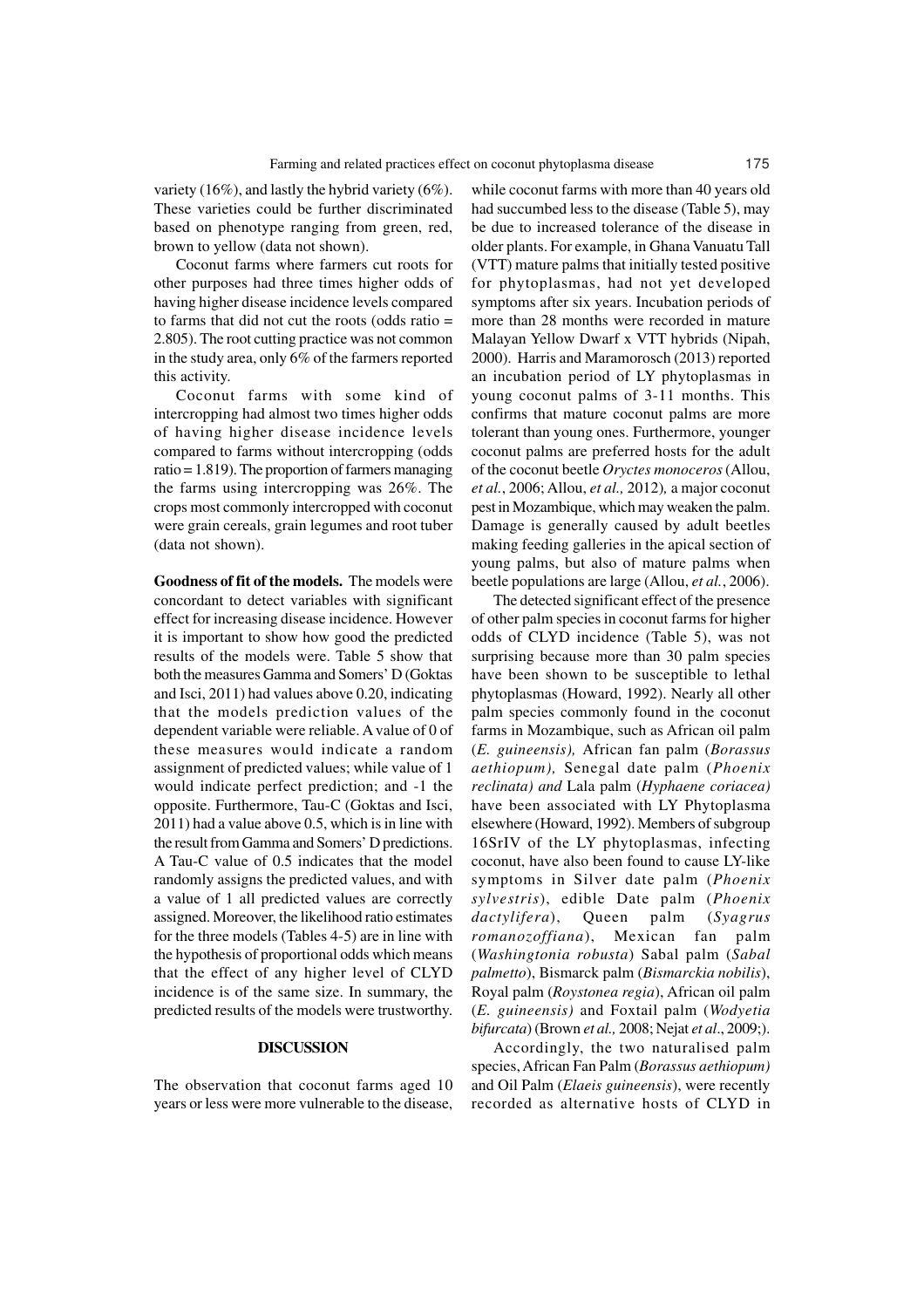Mozambique (Bila *et al.*, 2015). It is, therefore, sensible that the presence of other palm species increases the odds for higher CLYD incidence, since the other palm species can act as reservoirs of inoculum for the coconut palms.

Coconut farms planted with the dwarf variety had around 40% higher odds of having higher disease incidence, compared to farms with the tall variety (Table 5); whereas coconut farms with the hybrid variety had around 60% lower odds of having higher disease incidence compared to the tall variety. This finding suggests that tall varieties are relatively more tolerant to phytoplasma associated with CLYD compared to the dwarf variety. This result is in line with current CLYD management strategy in Mozambique, which consists of removal (cut and burn) of symptomatic coconut trees, and replacement with the Mozambique giant green tall tolerant variety. Eden-Green (2006) reported that the Mozambique Tall (MZT) variety can survive prolonged exposure to the disease. Based on our results, the Mozambique giant green tall variety can still be considered tolerant to CLYD.

Coconut farms where farmers cut roots had three times higher odds of having higher disease incidence (Table 5). LY disease of palms, are also referred to as "lethal decline", "root wilt" and white tip die-back (Mehdi *et al*., 2012). Oropeza *et al*. (2011) investigated the phytoplasmas distribution in different coconut parts and found a very high level of LY phytoplasmas DNA in stem, young leaves, inflorescences, stem apex and root apex. However, low levels were found in the intermediate leaves and roots without apex. This suggests that roots are important parts in the epidemiology of LY disease.

The combined effect of root cut and wilting because of the LY phytoplasma infection, is likely to affect water and nutrients acquisition by the plants. Moreover, the combined injury caused by root cutting and phytoplasma may be entry points for other pests, and may weaken the plant defence due to co-infection (Gitau *et al*., 2009). Several researchers (Garnier *et al.*, 2001; Weintraub and Beanland, 2006; Bertaccini, 2007; Nejat and Vadamalai, 2010) have reported the dependence on phloem-sucking insect vectors for phytoplasma transmission. Gitau *et al*. (2009) also reported examples of pathogen transmission

vectored by non-sucking insects feeding at plant wounds or open cuts.

Coconut farms with some kind of intercropping had two times higher odds of having higher disease incidence levels compared to farms with monocropping (Table 5). Intercropping has been widely recommended as an IPM strategy for many plant diseases, including palm (Gitau *et al*., 2009). The results of this study contradict this suggestion, since intercropping increased the odds of high disease incidence. In line with this, Oleke *et al*. (2012) found that intercropping coconut with cassava, maize, cashew nut, sorghum and/or pineapples served as alternative crops used by farmers to cope with declining coconut production, caused by coconut mite and lethal yellowing disease in Tanzania. However, the practices were not promising as part of the disease management strategy. In Ghana, Andoh-Mensah and Ofosu-Budu (2012) also found that intercropping coconut with citrus did not lower CLYD incidence, but contributed to a substantial part of the fruit income as insurance against lethal yellowing disease.

In general, intercropping seems to be important in terms of income replacement for coping with declining coconut production due to CLYD, rather than controlling the disease. In our study, about 26% of the farmers in the study site intercropped coconut palm mostly with grain cereals, grain legumes and root tuber. It is also important to note that some of the crops used by the farmers for intercropping could also be hosts to yet unknown CLYD insect vectors in Mozambique. For example, in the Caribbean palm plantations, maintaining grass that impedes development of LY phytoplasmas vector, *H. crudus* larvae, has been a successful practice (Howard, 1990). May be, in Mozambique, better CLYD management could be achieved by intercropping coconut with similar height plants, which are likely to affect the sensory ability and movement of the insect from one palm to another. The effect of intercropping is still unclear and requires additional research to be explained.

Other tested variables did not show effect on CLYD incidence (Table 4). Therefore, based on this study, planting layout, weeding, the removal of mature leaves, cutting steps in the trunk,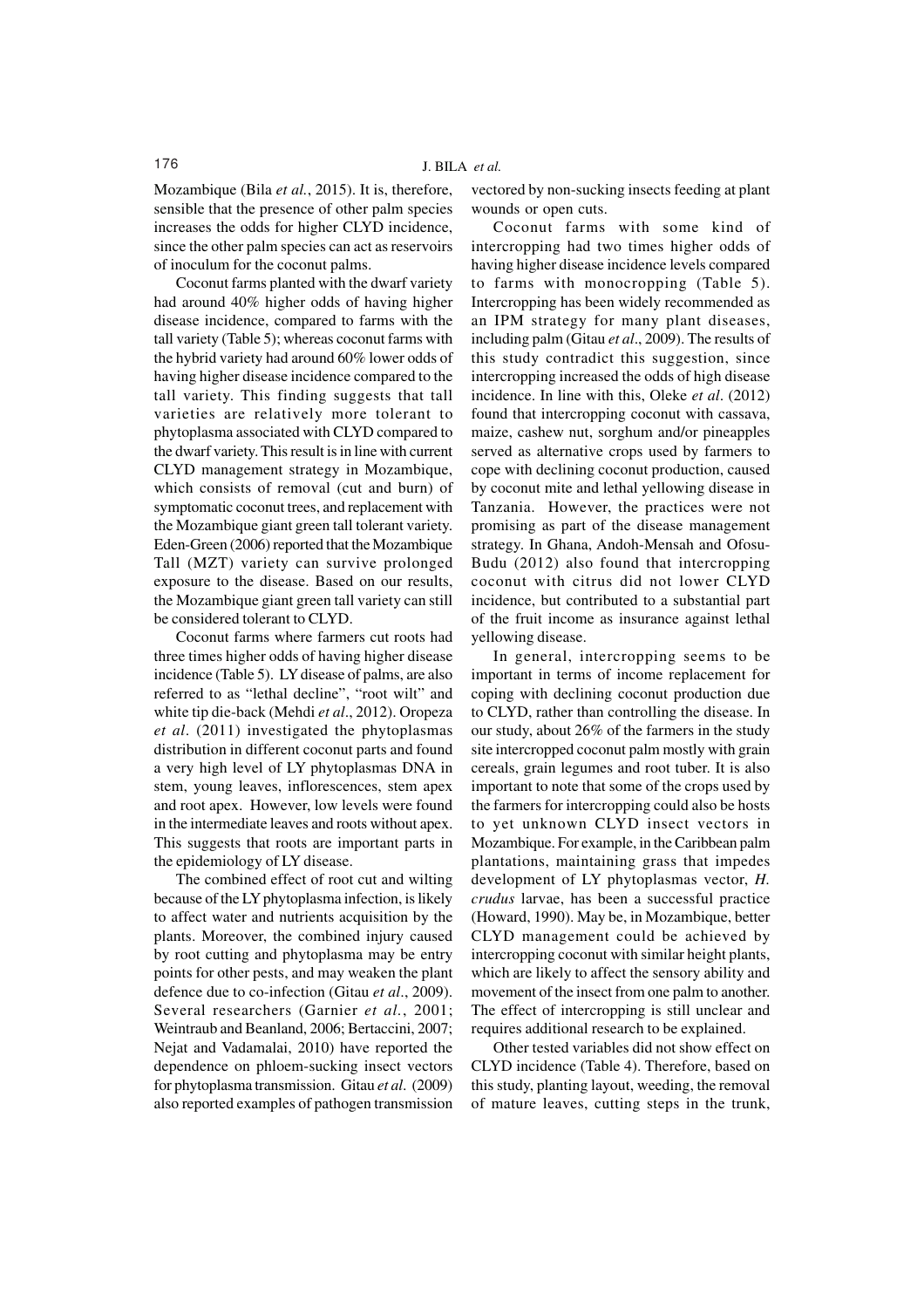cutting the inflorescence for local wine production or soil type had no affect on CLYD incidence. However, in Caribbean and Malaysia, LY phytoplasmas have been detected in grass species such as *Emelia forsbegii, Synedrella nodiflora* and Bermuda grass (*Cynodon dactylon*) (Brown *et al.,* 2008; Nejat *et al*., 2009); hence the importance of weeding cannot be neglected. Likewise, the cutting of newly emerged inflorescences for local wine production did not show any significant effect on the disease incidence, even though inflorescences were among the palm parts with higher level of lethal yellowing-type phytoplasma DNA (Oropeza *et al.,* 2011).

# **ACKNOWLEDGEMENT**

This work was co-funded by the Swedish International Development Agency (SIDA) and the Millennium Challenge Account in Mozambique. The authors are grateful to Verde Azul Company staff and invited consultants, especially to the Director Eng. Kemal Vaz, for the assistance provided to design and conduct the survey.

#### **REFERENCES**

- Agrios, G.N. 2005. Plant Pathology. Elsevier-Academic Press, San Diego, CA, USA. 922pp.
- Allou, K., Morin, J.P., Kouassi, P., N'Klo, F. H. and Rochat, D. 2006. *Oryctes monoceros* trapping with synthetic pheromone and palm material in ivory coast. *Journal of Chemical Ecology* 32(8): 1743-1754.
- Allou, K., Issali, A.E., Lekadou, T., Konan, K.J.L., Zakra, N., Kouassi, K.P., Bourdeix, R., Morin, J.P. and Saraka, Y.D.M. 2012. Comparative synergetic effect of coconut palm (*Cocos nucifera* L.) slices and bunches residue of oil palm (*Elaeis guineensis* JACQ.) associated with two kinds of pheromone traps on *Oryctes monoceros* OLIVIER trapping in Côte d'Ivoire. *International Journal of Emerging Technology and Advanced Engineering* 2(6):1-6.
- Andoh-Mensah, E. and Ofosu-Budu, G.K. 2012. Evaluation of coconut citrus intercropping systems in context of coconut lethal

yellowing in Ghana. *African Journal of Food, Nutrition and Development* 12(7): 6945-6962.

- Bertaccini, A. 2007. Phytoplasmas: Diversity, taxonomy and epidemiology. *Frontiers in Bioscience* 12:673-689.
- Bila, J., Mondjana, A., Samils, B. and Högberg, N. 2014. High diversity, expanding populations and purifying selection in phytoplasmas causing coconut lethal yellowing in Mozambique. *Plant Pathology* 64:597-604.
- Bila, J., Högberg, N., Mondjana, A. and Samils, B. 2015. African fan palm (*Borassus aethiopum*) and oil palm (*Elaeis guineensis*) are alternate hosts of coconut lethal yellowing phytoplasma in Mozambique. *African Journal of Biotechnology* 14(52): 3359-3367.
- Broshat, T.K., Harrison, N.A. and Donselman, H. 2002. Lethal yellowing cast doubt on coconut cultivar resistance. *PALMS* 46(4):185-189.
- Brown, S. E., Been, B. O. and McLaughlin, W. A. 2006. Detection and variability of the lethal yellowing group (16Sr IV) phytoplasmas in the *Cedusa* sp. (Hemiptera: *Auchenorrhyncha*: Derbidae) in Jamaica. *Annals of Applied Biology* 149(1): 53-62.
- Brown, S., Been, B.O. and McLaughlin, W.A. 2008. First report of the presence of the lethal yellowing group (16Sr IV) of phytoplasmas in the weeds *Emelia fosbergii* and *Synedrella nodiflora* in Jamaica. *Plant Pathology* 57: 770.
- Caudwell, R.W. 2000. The successful development and implementation of an integrated pest management system for oil palm in Papua New Guinea. *Integrated Pest Management Reviews* 5: 297-301.
- Eden-Green, S.J. 2006. An assessment of coconut Lethal Yellowing-type Disease (LYD) in Mozambique. Consultant's report by EG Consulting, UK. 24pp.
- Eziashi, E. and Omamor, I. 2010. Lethal yellowing disease of the coconut palms (*Cocos nucifera* L.): An overview of the crises. *African Journal of Biotechnology* 9: 9122-9127.
- Garnier, M., Foissac, X., Gaurivaud, P., Laigret, F., Renaudin, J., Saillard, C. and Bové, J.P. 2001. Mycoplasmas, plants, insect vectors: A matrimonial triangle. *Comptes Rendus de l'Academie des Sciences* 324:923-928.